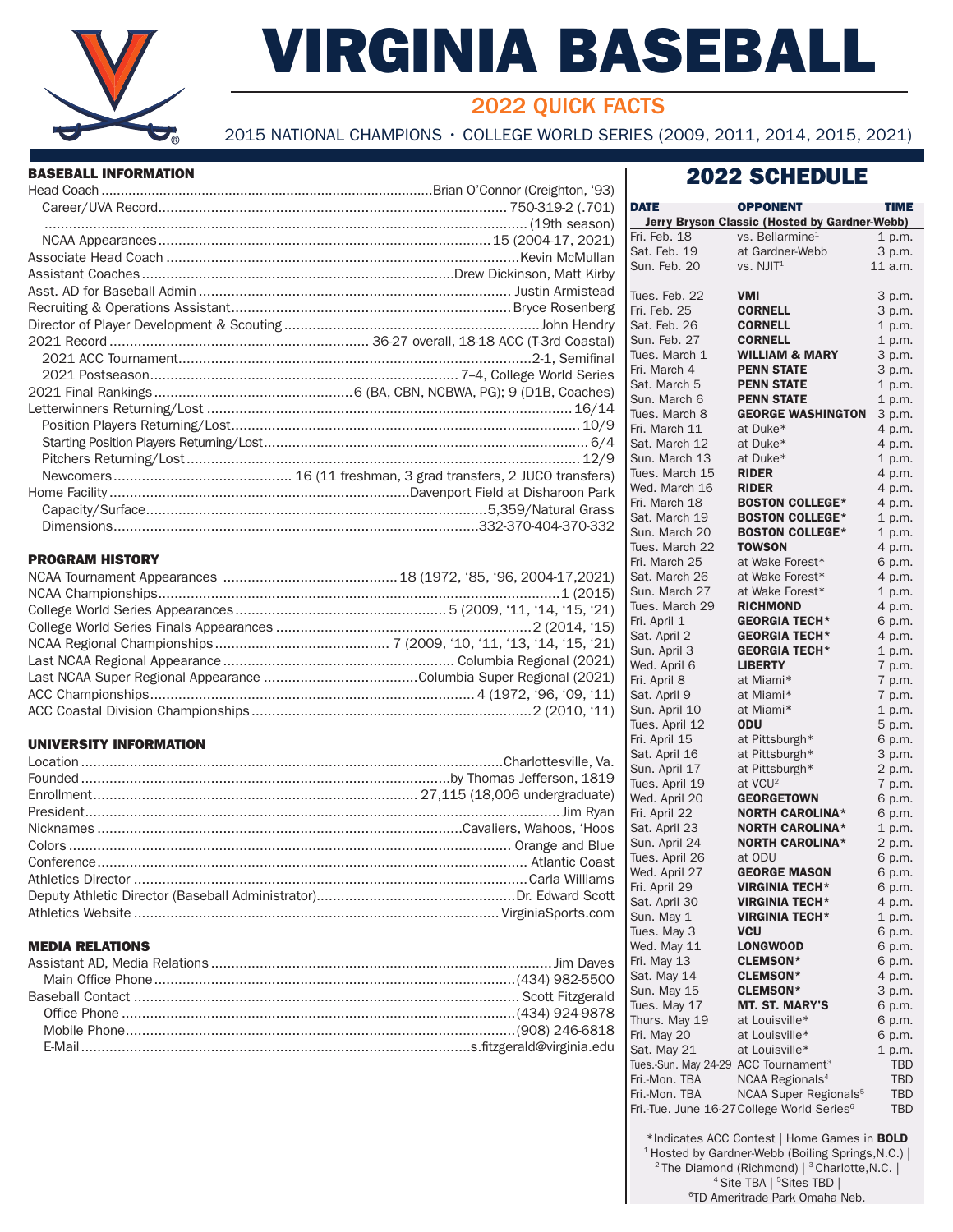# 2022 VIRGINIA BASEBALL ROSTER

|    | No. Name             | Pos.       | B/T | Ht.      | Wt. | CI. | <b>Hometown/Previous School</b>                                  |
|----|----------------------|------------|-----|----------|-----|-----|------------------------------------------------------------------|
| 2  | Max Cotier           | <b>INF</b> | L/R | $6-0$    | 170 | Jr. | New Milford, Conn./Canterbury School                             |
| 3  | Kyle Teel            | C/UTL      | L/R | $6 - 1$  | 190 | So. | Mahwah, N.J./Mahwah                                              |
| 4  | Jay Woolfolk         | <b>RHP</b> | R/R | $6-0$    | 200 | Fr. | Chesterfield, Va./Benedictine Prep                               |
| 5  | Drew Hamrock         | INF/OF     | R/R | $5 - 11$ | 175 | Sr. | Roswell, Ga./Milton                                              |
| 6  | Griff O'Ferrall      | <b>INF</b> | R/R | $6 - 1$  | 185 | Fr. | Richmond, Va./St. Christopher's                                  |
| 7  | Devin Ortiz          | INF/RHP    | R/R | $6 - 2$  | 215 | Gr. | Nutley, N.J./St. Joseph Regional                                 |
| 8  | Casey Saucke         | <b>INF</b> | R/R | $6-3$    | 198 | Fr. | Rochester, N.Y./Greece Athena                                    |
| 9  | <b>Chris Newell</b>  | OF         | L/L | $6 - 3$  | 200 | Jr. | Newtown Square, Pa./Malvern Prep                                 |
| 10 | Tristan Shoemaker    | <b>INF</b> | R/R | $5 - 11$ | 170 | Fr. | Weyers Cave, Va./Fort Defiance                                   |
| 11 | Addie Burrow         | OF         | L/R | $6 - 1$  | 190 | So. | Spotsylvania, Va./Courtland                                      |
| 12 | Justin Rubin         | INF        | R/R | $6 - 1$  | 175 | Fr. | Bryn Mawr, Pa./Friends' Central                                  |
| 13 | Alex Tappen          | 1B/OF      | R/R | $6 - 2$  | 210 | Gr. | Lower Gwynedd, Pa. / Wissahickon                                 |
| 14 | <b>Brandon Neeck</b> | <b>LHP</b> | R/L | $6 - 1$  | 190 | Sr. | Chappaqua, N.Y./Horace Greeley                                   |
| 15 | Matt Wyatt           | <b>RHP</b> | R/R | $6 - 4$  | 215 | Jr. | Towson, Md./Loyola-Blakefield                                    |
| 16 | Anthony Stephan      | <b>INF</b> | L/R | $5 - 11$ | 180 | Fr. | Ridgewood, N.J./Ridgewood                                        |
| 17 | Jacob Hodorovich     | <b>RHP</b> | R/R | $6-0$    | 205 | Jr. | Scott Township, Pa./Lakeland                                     |
| 18 | Ben Petri            | OF/INF     | R/R | $6 - 2$  | 205 | Fr. | Lighthouse Point, Fla./Cardinal Gibbons                          |
| 19 | Alex Greene          | OF/RHP     | R/R | $6 - 1$  | 200 | So. | Edgewater, Md./DeMatha Catholic                                  |
| 21 | Colin Tuft           | C/OF       | R/R | $6 - 2$  | 195 | Fr. | Vienna, Va./James Madison                                        |
| 22 | Jake Gelof           | <b>INF</b> | R/R | $6 - 1$  | 195 | So. | Rehoboth Beach, Del./IMG Academy                                 |
| 23 | Ethan Anderson       | C/UTL      | S/R | $6 - 2$  | 205 | Fr. | Virginia Beach, Va./Frank W. Cox                                 |
| 25 | Matthew Buchanan     | LHP/UTL    | L/L | $6-0$    | 185 | Fr. | Lebanon, Va./Lebanon                                             |
| 27 | Avery Mabe           | <b>RHP</b> | R/R | $6 - 4$  | 215 | So. | Wytheville, Va./George Wythe                                     |
| 28 | Rece Ritchey         | <b>LHP</b> | L/L | 6-4      | 175 | So. | Huntingdon, Pa./Huntingdon Area                                  |
| 30 | Nate Savino          | <b>LHP</b> | L/L | $6 - 3$  | 210 | Jr. | Sterling, Va./Potomac Falls                                      |
| 31 | Jimmy Sullivan       | 0F         | L/L | $6-5$    | 220 | Sr. | Wethersfield, Conn./Wethersfield                                 |
| 32 | Jake Berry           | <b>LHP</b> | R/L | $6 - 10$ | 245 | So. | Great Falls, Va./Bishop O'Connell                                |
| 33 | Paul Kosanovich      | <b>RHP</b> | R/R | $6 - 4$  | 240 | Gr. | San Gabriel, Calif./Temple City/East Los Angeles College         |
| 34 | <b>Dylan Bowers</b>  | <b>RHP</b> | R/R | $6-5$    | 250 | Gr. | Centennial, Colo./Grandview/Northern Colorado                    |
| 35 | Will Geerdes         | <b>RHP</b> | R/R | $6 - 2$  | 225 | Gr. | San Antonio, Texas/International School of the Americas/Columbia |
| 36 | <b>Mason Dillow</b>  | <b>RHP</b> | R/R | $6 - 1$  | 200 | Jr. | Phoenix, Ariz./Chaparral/Paradise Valley CC                      |
| 37 | <b>Brian Gursky</b>  | <b>LHP</b> | R/L | $6 - 1$  | 205 | Gr. | Granger, Ind./IMG Academy/USC                                    |
| 38 | Dean Kampschror      | LHP        | L/L | $6-5$    | 215 | Fr. | Falls Church, Va./Justice                                        |
| 39 | Joseph Miceli        | <b>RHP</b> | R/R | $6-0$    | 170 | Jr. | Oakland, N.J./Indian Hills/Bergen CC                             |
| 40 | <b>Billy Price</b>   | <b>LHP</b> | L/L | $6-6$    | 215 | Sr. | Morristown, N.J./Delbarton                                       |
| 45 | Luke Schauer         | <b>LHP</b> | L/L | $6 - 2$  | 210 | So. | Washington, D.C./St. John's College                              |
|    |                      |            |     |          |     |     |                                                                  |

Recruiting & Operations Assistant: Bryce Rosenberg (Virginia '20), first season **Director of Player Development & Scouting** John Hendry (Indianapolis '21), first season Strength & Conditioning: Ed Nordenschild (UT-Arlington '93) **Managers:** Ford Downer, Nate Nowlin, Matt Pezolt

**Head Coach:** 26 Brian O'Connor (Creighton '93), 19th season Associate Head Coach: **44 Kevin McMullan (Indiana-Pa. '90), 19th season** Assistant Coaches: **41 Drew Dickinson (Illinois '09)**, third season 1 Matt Kirby (William & Mary '03), 11th season Asst. AD for Baseball Administration: Justin Armistead (Virginia '08), seventh season Athletic Trainer: **Brian McGuire (Slippery Rock '93)**, 19th season

#### **ALPHABETICAL** NO. NAME POS.

| 23                      | Anderson, Ethan C/UTL    |
|-------------------------|--------------------------|
| 32                      | Berry, JakeLHP           |
| 34                      | Bowers, DylanRHP         |
| 25                      | Buchanan, MatthewLHP/UTL |
| 11                      | Burrow, Addie OF         |
| $\overline{2}$          | Cotier, Max  INF         |
| 36                      | Dillow, Mason RHP        |
| 35                      | Geerdes, Will RHP        |
| 22                      | Gelof, Jake  INF         |
| 19                      | Greene, Alex RHP         |
| 37                      | Gursky, Brian  LHP       |
| - 5                     | Hamrock, Drew INF/OF     |
| 17                      | Hodorovich, Jake RHP     |
| 38                      | Kampschror, DeanLHP      |
| 33                      | Kosanovich, PaulRHP      |
| 27                      | Mabe, AveryRHP           |
| 39                      | Miceli, JosephRHP        |
| 14                      | Neeck, Brandon  LHP      |
| 9                       | Newell, ChrisOF          |
| 6                       | O'Ferrall, Griff  INF    |
| 7                       | Ortiz, Devin INF/RHP     |
| 18                      | Petri, Ben OF/INF        |
| 40                      | Price, BillyLHP          |
| 28                      | Ritchey, Rece  LHP       |
| 12                      | Rubin, Justin INF        |
| 8                       | Saucke, Casey  INF       |
| 30                      | Savino, Nate  LHP        |
| 45                      | Schauer, Luke LHP        |
| 10                      | Shoemaker, Tristan INF   |
| 16                      | Stephan, Anthony INF     |
| 31                      | Sullivan, Jimmy  OF      |
| 13                      | Tappen, Alex  1B/OF      |
| $\overline{\mathbf{3}}$ |                          |
| 21                      | Tuft, Colin  C/OF        |
| $\overline{4}$          | Woolfolk, JayRHP         |

#### PRONUNCIATIONS

| Cotier Codee-Ay                |
|--------------------------------|
| Gelof  GEL-off (Hard G)        |
| Geerdes  GUR-tis (Curtis w/ G) |
| Gursky GUR-ski                 |
| Hodorovich  hut-ah-ROW-vitch   |
| Kampschor CAMP-sure            |
| Neeck  NEEK (rhymes w/ seek)   |
| Mabe  MAYB                     |
| Micelli Mi-SELL-ee             |
| Petri  PEA-tree                |
| Saucke.SOW-kee (rhymes w/ how) |
| SchauerShower                  |
| Stephan  Steph-AHN             |

15 Wyatt, Matt.....................RHP

#### BREAKDOWN BY STATE/ PROVINCE/COUNTRY

| District of Columbia1 |  |
|-----------------------|--|
|                       |  |
|                       |  |
|                       |  |
|                       |  |
|                       |  |
|                       |  |
| Pennsylvania5         |  |
|                       |  |
|                       |  |
|                       |  |

#### BREAKDOWN BY CLASS

| True Freshman 11 |  |
|------------------|--|
| Sophomore7       |  |
|                  |  |
|                  |  |
|                  |  |
|                  |  |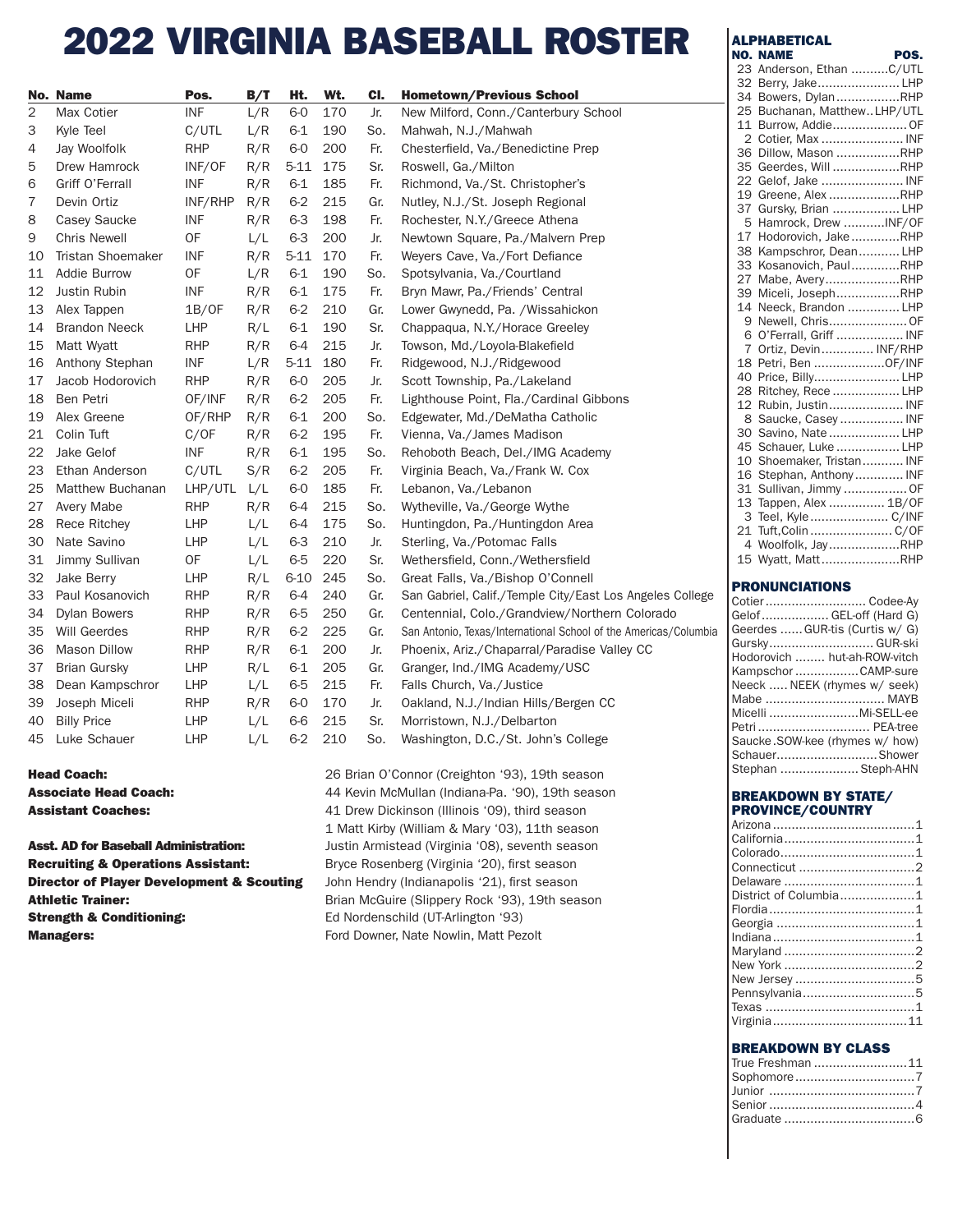

### **2021 Virginia Baseball Game Results for Virginia (FINAL) (All games)**



| Date            | Opponent                       | <b>Score</b>   | Inns | Overall       | <b>ACC</b>    | Pitcher of record     | <b>Attend</b> | Time |
|-----------------|--------------------------------|----------------|------|---------------|---------------|-----------------------|---------------|------|
| Feb 19, 2021    | <b>CONNECTICUT</b><br>W        | $2 - 1$        | 9    | $1 - 0 - 0$   | $0 - 0 - 0$   | Abbott, A. (W 1-0)    | 250           | 2:46 |
| Feb 20, 2021    | <b>CONNECTICUT</b><br>L        | $9 - 10$       | 9    | $1 - 1 - 0$   | $0 - 0 - 0$   | Whitten, $K.$ (L 0-1) | 250           | 4:21 |
| Feb 21, 2021    | <b>CONNECTICUT</b><br>W        | $4 - 2$        | 9    | $2 - 1 - 0$   | $0 - 0 - 0$   | Vasil, M. (W 1-0)     | 250           | 2:55 |
| Feb 23, 2021    | VMI<br>W                       | $14-5$         | 9    | $3 - 1 - 0$   | $0 - 0 - 0$   | Bales, B. (W 1-0)     | 0             | 3:49 |
| *Feb 25, 2021   | at North Carolina              | $2 - 3$<br>L.  | 9    | $3 - 2 - 0$   | $0 - 1 - 0$   | Abbott, A. (L 1-1)    | 100           | 2:16 |
| *Feb 27, 2021   | at North Carolina<br>L         | $1 - 2$        | 9    | $3 - 3 - 0$   | $0 - 2 - 0$   | McGarry, G. $(L 0-1)$ | 800           | 3:00 |
| * Feb 28, 2021  | at North Carolina<br>W         | $3 - 2$        | 9    | $4 - 3 - 0$   | $1 - 2 - 0$   | Vasil, M. (W 2-0)     | 900           | 2:52 |
| Mar 02, 2021    | <b>GEORGE WASHINGTON</b><br>W  | $11 - 1$       | 9    | $5 - 3 - 0$   | $1 - 2 - 0$   | Wyatt, M. (W 1-0)     | 74            | 3:22 |
| * Mar 05, 2021  | at Florida St.                 | $0 - 2$<br>L.  | 9    | $5 - 4 - 0$   | $1 - 3 - 0$   | Abbott, A. (L 1-2)    | 1422          | 2:36 |
| * Mar 06, 2021  | at Florida St.<br>L            | $4 - 9$        | 9    | $5 - 5 - 0$   | $1 - 4 - 0$   | McGarry, G. $(L 0-2)$ | 1494          | 3:23 |
| * Mar 07, 2021  | at Florida St.<br>W            | $2 - 1$        | 9    | $6 - 5 - 0$   | $2 - 4 - 0$   | Vasil, M. (W 3-0)     | 1388          | 2:57 |
| Mar 09, 2021    | <b>RICHMOND</b><br>W           | $7 - 0$        | 9    | $7 - 5 - 0$   | $2 - 4 - 0$   | Messinger (W 1-0)     | 117           | 2:58 |
| * Mar 12, 2021  | #25 NOTRE DAME                 | $5 - 10$<br>L. | 9    | $7 - 6 - 0$   | $2 - 5 - 0$   | Abbott, A. (L 1-3)    | 221           | 3:32 |
| * Mar 13, 2021  | #25 NOTRE DAME                 | $4 - 12$<br>L. | 9    | $7 - 7 - 0$   | $2 - 6 - 0$   | Kosanovich (L 0-1)    | 354           | 3:09 |
| * Mar 14, 2021  | #25 NOTRE DAME                 | $3 - 8$<br>L.  | 9    | $7 - 8 - 0$   | $2 - 7 - 0$   | Vasil, M. (L 3-1)     | 361           | 3:31 |
| Mar 17, 2021    | <b>TOWSON</b><br>W             | $5-0$          | 9    | $8 - 8 - 0$   | $2 - 7 - 0$   | Kosanovich (W 1-1)    | 246           | 2:39 |
| * Mar 20, 2021  | #18 PITTSBURGH                 | $1 - 2$<br>L.  | 9    | $8 - 9 - 0$   | $2 - 8 - 0$   | Abbott, A. (L 1-4)    | 362           | 2:43 |
| * Mar 21, 2021  | #18 PITTSBURGH<br>L            | $2 - 6$        | 9    | $8 - 10 - 0$  | $2 - 9 - 0$   | McGarry, G. $(L 0-3)$ | 492           | 3:08 |
| * Mar 22, 2021  | #15 PITTSBURGH<br>W            | $10 - 4$       | 9    | $9 - 10 - 0$  | $3 - 9 - 0$   | Savino, N. (W 1-0)    | 346           | 3:18 |
| Mar 24, 2021    | at Liberty                     | $2 - 10$<br>L  | 9    | $9 - 11 - 0$  | $3 - 9 - 0$   | Wyatt, M. (L 1-1)     | 597           | 3:06 |
| * Mar 26, 2021  | #19 MIAMI (FL)                 | $6 - 8$<br>L   | 9    | $9 - 12 - 0$  | $3 - 10 - 0$  | Savino, N. (L 1-1)    | 466           | 3:38 |
| * Mar 27, 2021  | #19 MIAMI (FL)<br>W            | $4 - 0$        | 9    | $10-12-0$     | $4 - 10 - 0$  | Abbott, A. (W 2-4)    | 522           | 2:34 |
| * Mar 28, 2021  | #19 MIAMI (FL)                 | $2 - 4$<br>L.  | 9    | $10-13-0$     | $4 - 11 - 0$  | Vasil, M. (L 3-2)     | 448           | 3:32 |
| Mar 30, 2021    | at George Washington<br>W      | $7 - 2$        | 9    | $11 - 13 - 0$ | $4 - 11 - 0$  | Messinger (W 2-0)     | 0             | 3:23 |
| * Apr 01, 2021  | at #6 Georgia Tech             | $5-6$<br>L     | 9    | $11 - 14 - 0$ | $4 - 12 - 0$  | McGarry, G. $(L 0-4)$ | 713           | 2:50 |
| * Apr 02, 2021  | at #6 Georgia Tech<br>W        | $8 - 2$        | 9    | $12 - 14 - 0$ | $5 - 12 - 0$  | Abbott, A. (W 3-4)    | 713           | 3:20 |
| * Apr 03, 2021  | at #6 Georgia Tech<br>W        | $11 - 4$       | 9    | $13 - 14 - 0$ | $6 - 12 - 0$  | Vasil, M. (W 4-2)     | 713           | 3:21 |
| Apr 06, 2021    | <b>WILLIAM &amp; MARY</b><br>W | $7-6$          | (12) | $14 - 14 - 0$ | $6 - 12 - 0$  | Wyatt, M. (W 2-1)     | 474           | 4:40 |
| * Apr 09, 2021  | at Clemson                     | $1 - 6$<br>L   | 9    | $14 - 15 - 0$ | $6 - 13 - 0$  | Abbott, A. (L 3-5)    | 1280          | 2:33 |
| * Apr 10, 2021  | at Clemson<br>W                | $8 - 4$        | 9    | $15 - 15 - 0$ | $7 - 13 - 0$  | Vasil, M. (W 5-2)     | 1280          | 3:05 |
| * Apr 11, 2021  | at Clemson<br>W                | $6-5$          | 9    | $16 - 15 - 0$ | $8 - 13 - 0$  | Bales, B. (W 2-0)     | 1280          | 3:15 |
| * Apr 16, 2021  | #7 LOUISVILLE<br>W             | $8 - 7$        | (10) | $17 - 15 - 0$ | $9 - 13 - 0$  | Schoch, S. (W 1-0)    | 477           | 3:57 |
| * Apr 17, 2021  | #7 LOUISVILLE                  | $5-9$<br>L.    | 9    | $17 - 16 - 0$ | $9 - 14 - 0$  | Vasil, M. (L 5-3)     | 522           | 3:23 |
| * Apr 18, 2021  | #7 LOUISVILLE                  | $2 - 8$<br>L.  | 9    | 17-17-0       | $9 - 15 - 0$  | Savino, N. (L 1-2)    | 522           | 3;01 |
| Apr 20, 2021    | at VCU                         | $3-5$<br>L     | 9    | $17 - 18 - 0$ | $9 - 15 - 0$  | McGarry, G. $(L 0-5)$ | 971           | 3:00 |
| * Apr 23, 2021  | <b>DUKE</b><br>W               | $9 - 3$        | 9    | $18-18-0$     | $10 - 15 - 0$ | Abbott, A. (W 4-5)    | 502           | 3:21 |
| * Apr 24, 2021  | <b>DUKE</b><br>W               | $4 - 3$        | 9    | $19 - 18 - 0$ | $11 - 15 - 0$ | Vasil, M. (W 6-3)     | 441           | 2:36 |
| * Apr 25, 2021  | <b>DUKE</b>                    | $4 - 7$<br>L   | 9    | 19-19-0       | $11 - 16 - 0$ | Messinger (L 2-1)     | 522           | 3:28 |
| Apr 27, 2021    | <b>LIBERTY</b><br>W            | $6-5$          | 9    | $20 - 19 - 0$ | $11 - 16 - 0$ | Schoch, S. (W 2-0)    | 323           | 3:12 |
| * Apr 30, 2021  | at Virginia Tech<br>W          | $18-1$         | 9    | $21 - 19 - 0$ | $12 - 16 - 0$ | Abbott, A. (W 5-5)    | 1000          | 3:49 |
| * May 01, 2021  | at Virginia Tech               | $3-6$<br>L     | 9    | $21 - 20 - 0$ | $12 - 17 - 0$ | Vasil, M. (L 6-4)     | 1000          | 3:09 |
| * May 02, 2021  | at Virginia Tech<br>W          | $6 - 1$        | 9    | $22 - 20 - 0$ | 13-17-0       | Savino, N. (W 2-2)    | 1000          | 2:39 |
| May 04, 2021    | <b>VCU</b>                     | $5 - 7$<br>L   | 9    | $22 - 21 - 0$ | $13 - 17 - 0$ | Schoch, S. (L 2-1)    | 474           | 2:59 |
| * May 14, 2021  | <b>WAKE FOREST</b><br>W        | $17-0$         | 9    | $23 - 21 - 0$ | 14-17-0       | Abbott, A. (W 6-5)    | 522           | 3:31 |
| * May 15, 2021  | <b>WAKE FOREST</b><br>W        | $6-5$          | 9    | $24 - 21 - 0$ | $15 - 17 - 0$ | Bales, B. (W 3-0)     | 522           | 3:27 |
| * May 16, 2021  | <b>WAKE FOREST</b><br>W        | $5 - 4$        | 9    | $25 - 21 - 0$ | 16-17-0       | Schoch, S. (W 3-1)    | 522           | 3:08 |
| * May 20, 2021  | at Boston College<br>W         | $7 - 1$        | 9    | $26 - 21 - 0$ | $17-17-0$     | Abbott, A. (W 7-5)    | 250           | 2:57 |
| * May 21, 2021  | at Boston College<br>W         | $9 - 2$        | 9    | $27 - 21 - 0$ | 18-17-0       | Vasil, M. (W 7-4)     | 250           | 2:59 |
| * May 22, 2021  | at Boston College              | $6 - 8$<br>L   | 9    | $27 - 22 - 0$ | $18 - 18 - 0$ | Savino, N. (L 2-3)    | 250           | 3:30 |
| # May 25, 2021  | vs Virginia Tech<br>W          | $3 - 2$        | 9    | 28-22-0       | 18-18-0       | Messinger (W 3-1)     | 2065          | 2:33 |
| # May 28, 2021  | vs #7 Notre Dame<br>W          | $14 - 1$       | 9    | 29-22-0       | $18-18-0$     | Abbott, A. (W 8-5)    | 3513          | 3:07 |
| # May 29, 2021  | vs Duke                        | 2-4<br>L       | 9    | 29-23-0       | $18-18-0$     | Vasil, M. (L 7-4)     | 3984          | 2:52 |
| \$ Jun 04, 2021 | at South Carolina<br>L         | $3 - 4$        | 9    | 29-24-0       | $18-18-0$     | Abbott, A. (L 8-6)    | 5444          | 3:09 |
| \$ Jun 05, 2021 | vs Jacksonville<br>W           | $13 - 8$       | 9    | $30 - 24 - 0$ | 18-18-0       | Savino, N. (W 3-3)    | 4003          | 3:33 |
| \$ Jun 06, 2021 | at South Carolina<br>W         | $3 - 2$        | 9    | $31 - 24 - 0$ | $18-18-0$     | Wyatt, M. (W 3-1)     | 4320          | 3:10 |
| \$ Jun 06, 2021 | vs #15 Old Dominion<br>W       | $8 - 3$        | 9    | 32-24-0       | $18-18-0$     | Neeck, B. (W 1-0)     | 3993          | 3:57 |
| \$ Jun 08, 2021 | vs #15 Old Dominion<br>W       | $4 - 3$        | (10) | 33-24-0       | $18-18-0$     | Schoch, S. (W 4-1)    | 3831          | 4:10 |
| \$ Jun 12, 2021 | vs DBU                         | 5-6<br>L       | 9    | 33-25-0       | 18-18-0       | Messinger (L 3-2)     | 1566          | 3:18 |
| \$ Jun 13, 2021 | vs DBU<br>W                    | $4 - 0$        | 9    | 34-25-0       | $18-18-0$     | Neeck, B. (W 2-0)     | 1646          | 3:19 |
| \$ Jun 14, 2021 | vs DBU<br>W                    | $5 - 2$        | 9    | 35-25-0       | $18-18-0$     | Wyatt, M. (W 4-1)     | 1207          | 3:06 |
| \$ Jun 20, 2021 | vs Tennessee<br>W              | $6-0$          | 9    | $36 - 25 - 0$ | $18-18-0$     | Abbott, A. (W 9-6)    | 22130         | 2:51 |
| \$ Jun 22, 2021 | vs Mississippi State           | 5-6<br>L       | 9    | 36-26-0       | $18-18-0$     | Schoch, S. (L 4-2)    | 22803         | 3:41 |
| \$ Jun 24, 2021 | vs Texas                       | $2 - 6$<br>L   | 9    | 36-27-0       | $18-18-0$     | Wyatt, M. (L 4-2)     | 23173         | 3:13 |

\* = Conference game

# = ACC Tournament

\$ = NCAA Tournament

() extra inning game